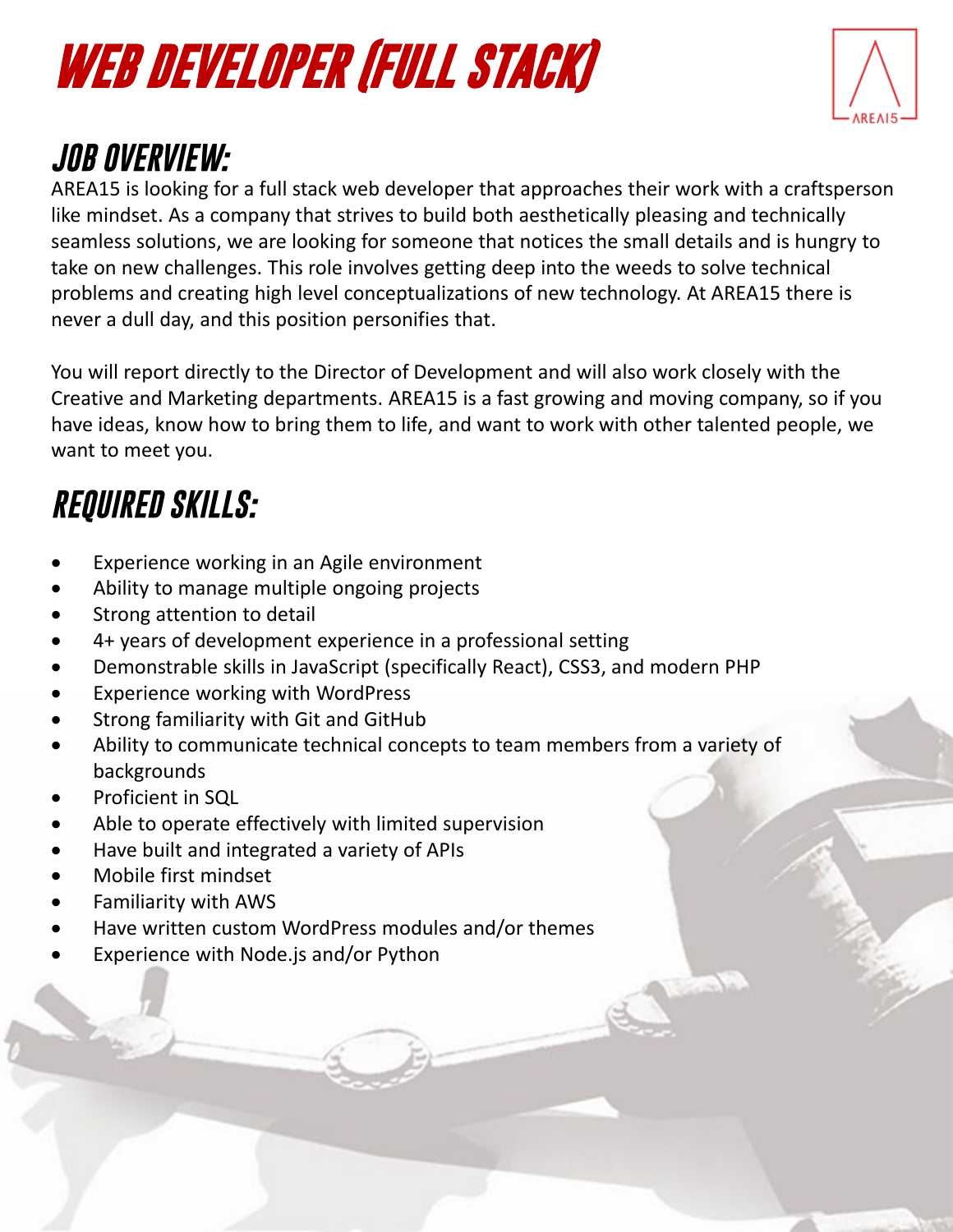## **WEB DEVELOPER (FULL STACK)**

#### *QUALIFICATIONS*

- Have a background in design
- Understanding of the Blockchain, NFTs, and the Metaverse
- Experience building and maintaining CI/CD pipelines
- Experience working with a ticketing API
- Experience writing and automating Unit, Integration, and Visual tests
- Experience creating GitHub Actions
- Experience working with Figma and/or Sketch